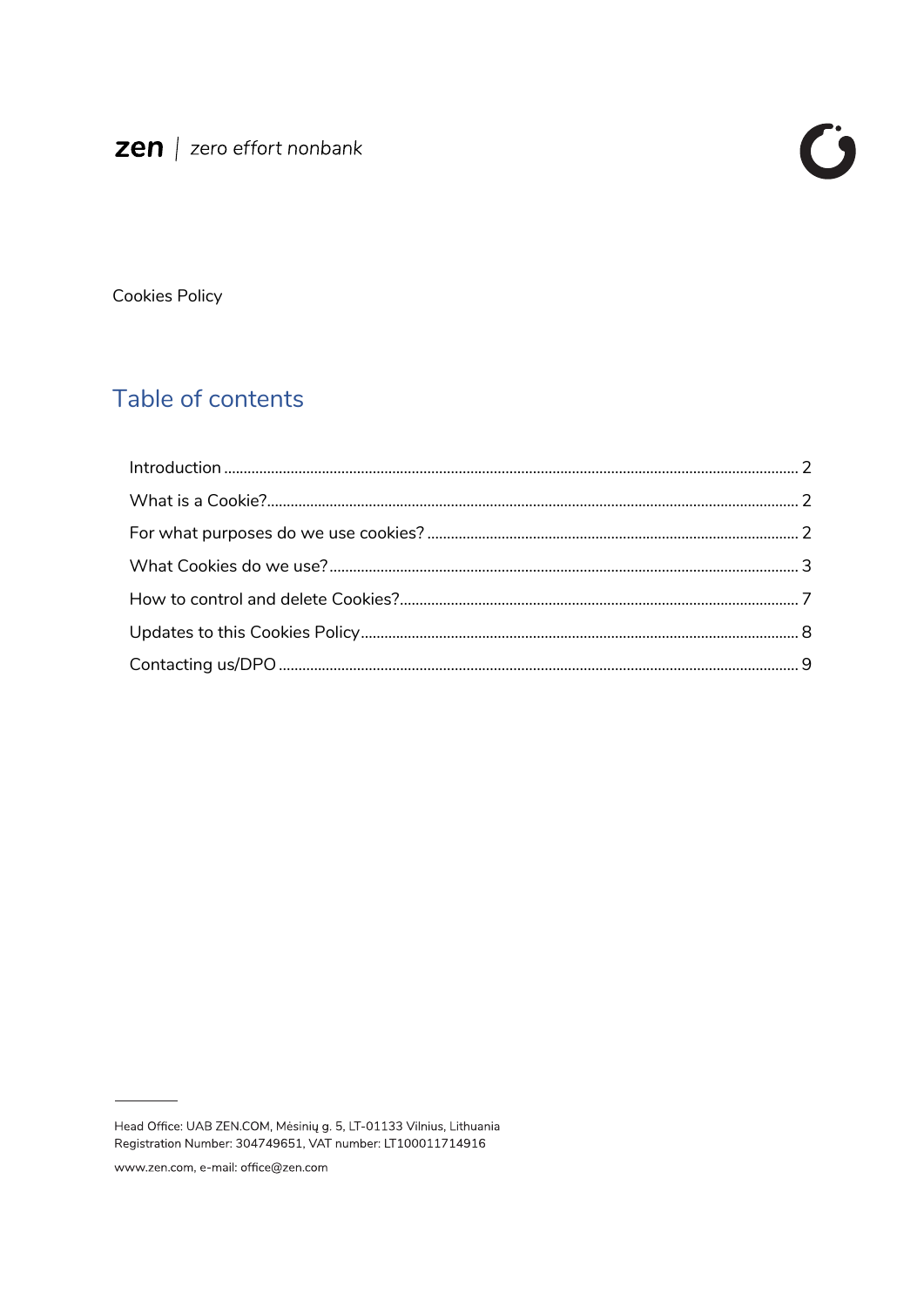## Introduction

UAB "ZEN.COM", company code 304749651 (hereinafter – **the Company** or '**we**', '**us**'), registered address at Mėsinių str. 5, Vilnius, the Republic of Lithuania, is an electronic money institution, holding a license No. 35 issued by the Bank of Lithuania on 24 of May 2018.

This Cookies Policy explains what cookies are and what type of cookies we use, when you visit our webpage (www.zen.com), the information we collect using cookies and how that information is used.

For further information on how we use, store and keep your personal data secure, see our Privacy **Policy** 

## What is a Cookie?

Cookies are small text files that are placed on your computer or mobile device when you visit a webpage or application, containing some information connected with your usage of this website or application. Cookies are then sent back to the originating website on each subsequent visit, or to another website that recognizes that cookie, to develop a record of your online activity.

# For what purposes do we use cookies?

We use Cookies for the following purposes:

1. for statistical purposes through analysis of aggregate data on traffic and manner of use of our websites;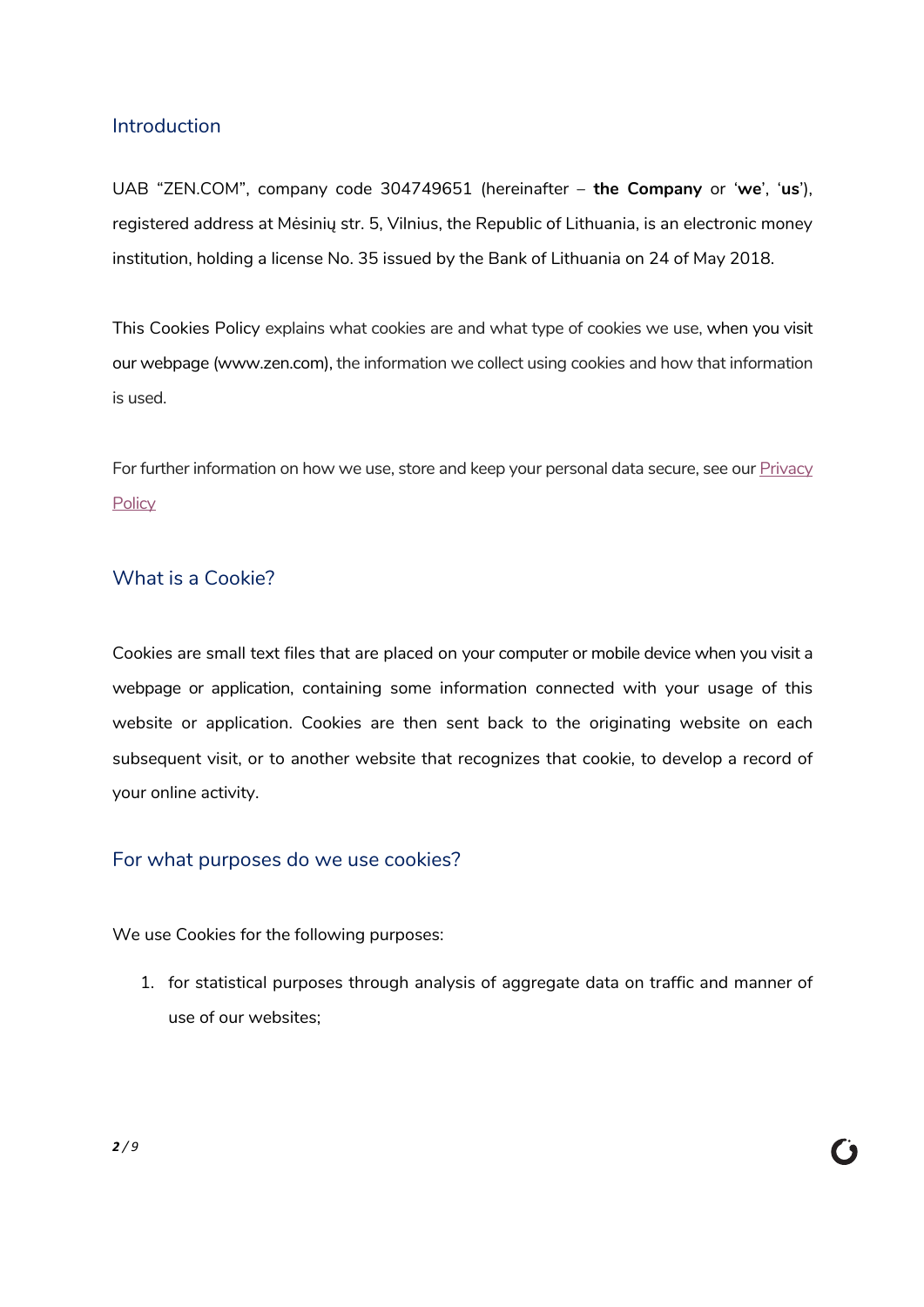- 2. we create statistics that help us understand how you access our website, which allows us to improve the structure of our website and its content and thus improve your experience;
- 3. creating a profile for you in order to display matching materials in regard to advertising networks, such as the Google Display Network;
- 4. to run statistics on traffic to reliably conduct settlements with advertising partners;
- 5. to remember your settings between browsing sessions and customize the website to better suit your needs and preferences, such as selecting the display language or currency;
- 6. for marketing purposes, also on the basis of automated processing containing profiling elements, in particular, for adaptation of our websites, offers and advertising to your interests.

## What Cookies do we use?

To achieve the above-mentioned goals, our website uses two basic types of cookies, mainly 'session cookies' and 'persistent cookies'.

'**Session cookies'** are temporary cookies that are used to remember you during the course of your visit to our website, and they expire when you close the web browser.

'**Persistent cookies**' are stored in your browser for a longer period of time – even after you close your browser or restart your computer – as specified in the parameters of the cookie or until you remove the cookie.

The list of specific cookies that we use on our website, their purposes, typical parameters and storage period is available below: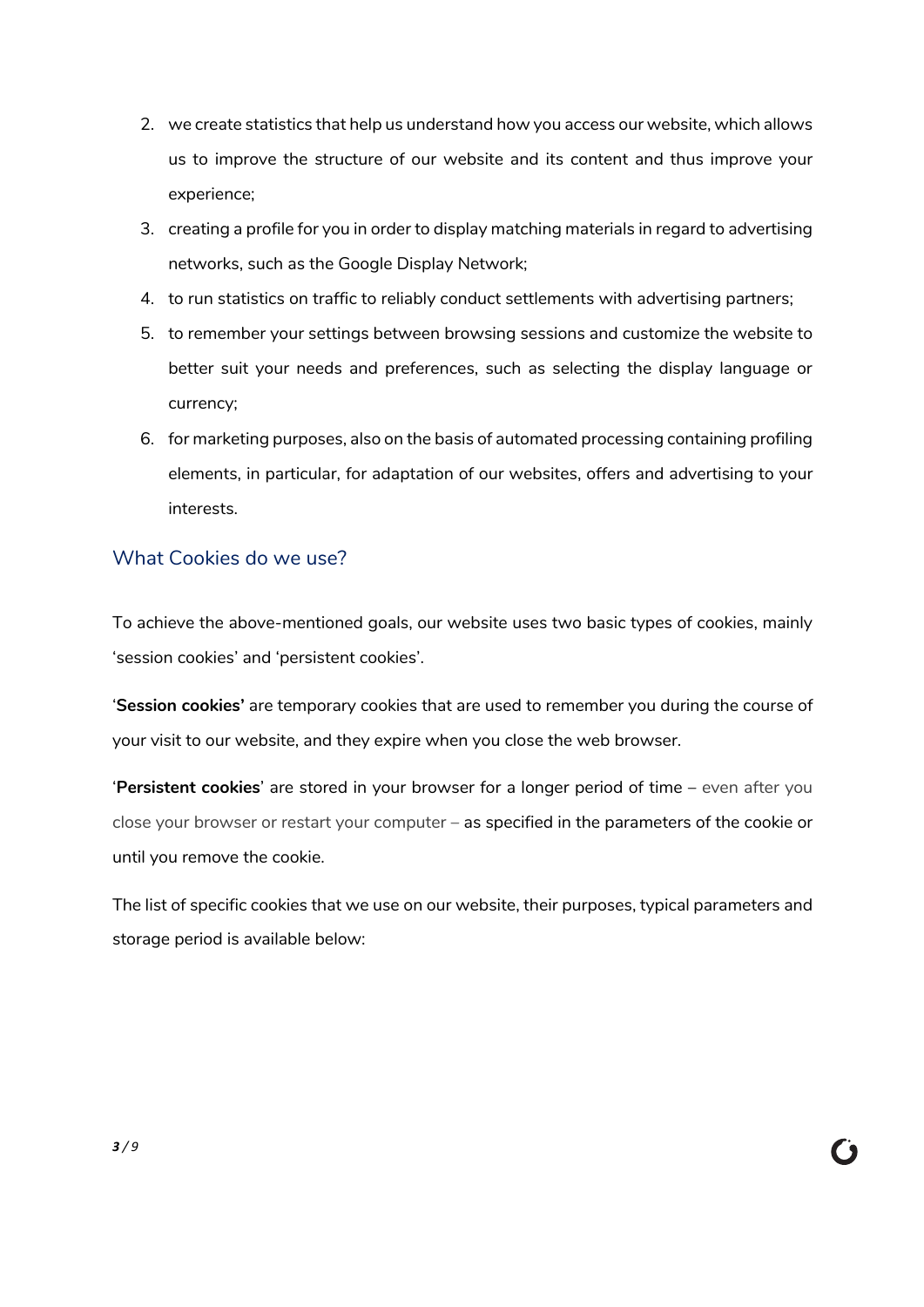- 1. **Essential** These are Cookies that are essential for a comfortable use of the site, they allow enabling basic functions such as website navigation or secure web access. The website may not function properly without these cookies.
- 2. **Functionality** These are Cookies which store your preferences enable the website to remember information connected with functioning and layout of the website, such as preferred language or user's current position.
- 3. **Analytics** These cookies are used for statistical purposes which help website us to understand how different users interact with our websites, behave on the website by collecting and reporting anonymous information. These Cookies collect information in the aggregate to give us insight into how our website is being used.

| <b>TOOL</b>        | <b>Purpose</b>                                                                                                                              |  |  |  |
|--------------------|---------------------------------------------------------------------------------------------------------------------------------------------|--|--|--|
| Campaign Manager   | display ads relevant to you,<br>To<br>improve                                                                                               |  |  |  |
|                    | campaign performance reports                                                                                                                |  |  |  |
| Hotjar             | to understand how you use our website through                                                                                               |  |  |  |
|                    | Hotjar services such as heatmaps, page usage                                                                                                |  |  |  |
|                    | recordings and feedback polls and surveys.                                                                                                  |  |  |  |
| Facebook Ads       | to prevent you from seeing the same ad over and                                                                                             |  |  |  |
|                    | over again across the different devices that you                                                                                            |  |  |  |
|                    | use.                                                                                                                                        |  |  |  |
| Google Ads         | to describe a type of message that is given to a                                                                                            |  |  |  |
|                    | and other conversions from ad. it adds                                                                                                      |  |  |  |
|                    | a <b>cookie</b> to a person's computer when the                                                                                             |  |  |  |
|                    | person clicks an ad.                                                                                                                        |  |  |  |
| Google Analitycs   | to "remember" what a user has done on previous                                                                                              |  |  |  |
|                    | pages / interactions with the website.                                                                                                      |  |  |  |
| Google Tag Manager | to store a value and can also use this to trigger                                                                                           |  |  |  |
|                    |                                                                                                                                             |  |  |  |
|                    | web browser by a web server and track sales<br>a tag. Cookies are stored inusers browser which<br>makes it possible to identify a unique vs |  |  |  |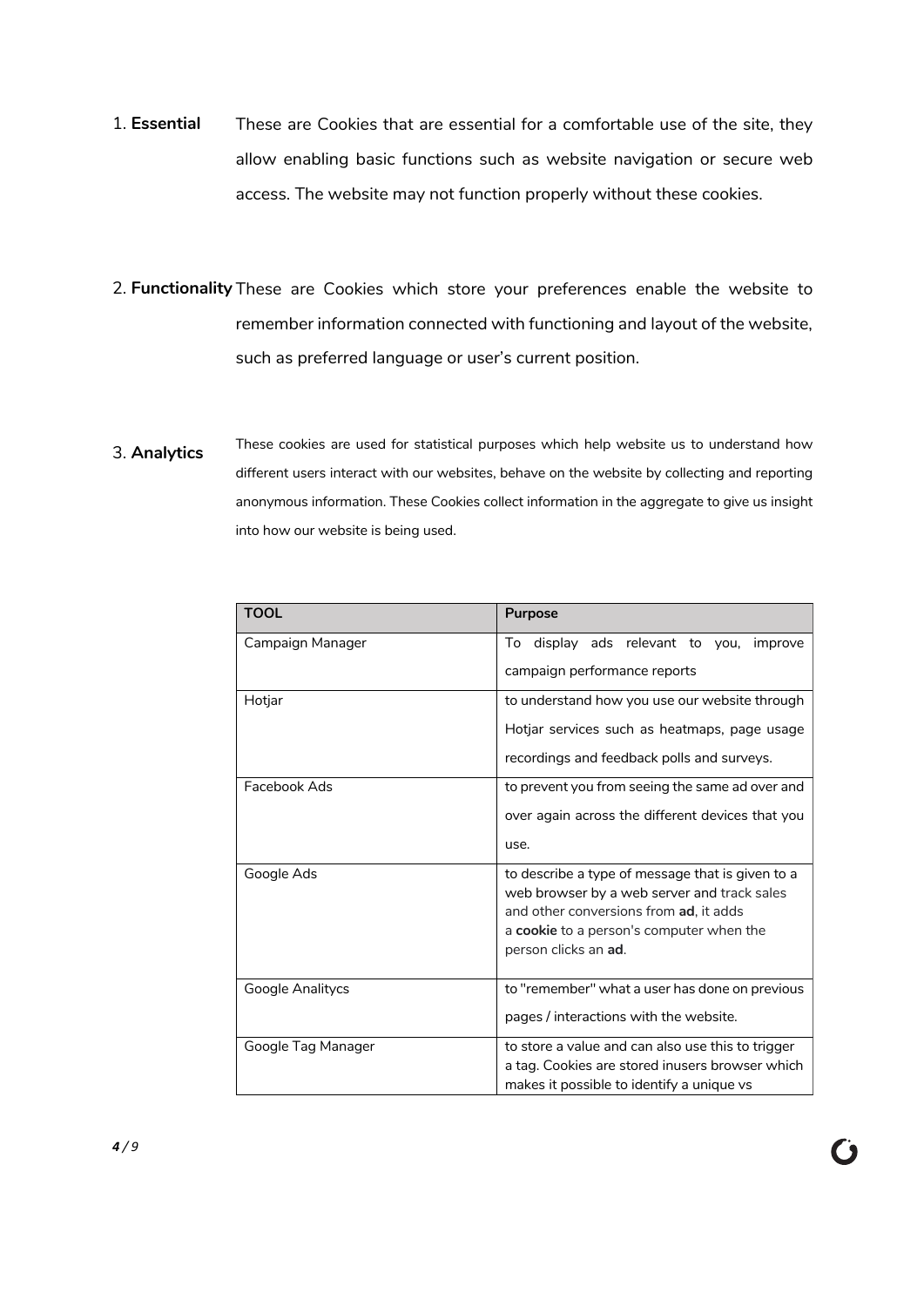|          | returning visitor and also used for stopping<br>multiple transactions |  |
|----------|-----------------------------------------------------------------------|--|
| Firebase | to understand how you use our mobile App                              |  |

The following table has more information about these cookies:

| <b>Cookie Name</b> | <b>Source</b>    | <b>Expiry</b> | <b>Purpose</b>                                                                     |  |
|--------------------|------------------|---------------|------------------------------------------------------------------------------------|--|
| _ga                | Googe            | 2 Years       | Used to distinguish users.                                                         |  |
|                    | Analytics        |               |                                                                                    |  |
| _gid               | Googe            | 24 hours      | Used to distinguish users.                                                         |  |
|                    | Analytics        |               |                                                                                    |  |
| _dc_gtm_           | Google<br>Tag    | 1 min         | Used to throttle request rate.                                                     |  |
|                    | Manager          |               |                                                                                    |  |
| AMP_TOKEN          | Google           | $30s. - 1$    | Contains a token that can be used to                                               |  |
|                    | Analytics        | year          | retrieve a Client ID from AMP Client ID<br>service. Other possible values indicate |  |
|                    |                  |               | opt-out, inflight request or an error<br>retrieving a Client ID from AMP Client ID |  |
|                    |                  |               | service.                                                                           |  |
| $_{q}$ gac         | Google           | 90 days       | Contains campaign related information for                                          |  |
|                    | Analytics        |               | the user.                                                                          |  |
| _hjClosedSurv      | Hotjar           | 1 year        | Hotjar cookie. This cookie is set once a                                           |  |
| eylnvites          |                  |               | visitor interacts with a Survey invitation                                         |  |
|                    |                  |               | modal popup. It is used to ensure that the                                         |  |
|                    |                  |               | same invite does not re-appear if it has<br>already been shown.                    |  |
| _hjDonePolls       | Hotjar<br>1 year |               | Hotjar cookie. This cookie is set once a                                           |  |
|                    |                  |               | visitor completes a poll using the                                                 |  |
|                    |                  |               | Feedback Poll widget. It is used to ensure                                         |  |
|                    |                  |               | that the same poll does not re-appear if it                                        |  |
|                    |                  |               | has already been filled in.                                                        |  |
| _hjMinimized       | Hotjar           | 1 year        | Hotjar cookie. This cookie is set once a                                           |  |
| Polls              |                  |               | visitor minimizes a Feedback Poll widget.                                          |  |
|                    |                  |               | It is used to ensure that the widget stays                                         |  |
|                    |                  |               | minimizes when the visitor navigates                                               |  |
| hjDoneTeste        | Hotjar           | 1 year        | through your site.<br>Hotjar cookie. This cookie is set once a                     |  |
| rsWidgets          |                  |               | visitor submits their information in the                                           |  |
|                    |                  |               | Recruit User Testers widget. It is used to                                         |  |
|                    |                  |               | ensure that the same form does not re-                                             |  |
|                    |                  |               | appear if it has already been filled in.                                           |  |
| _hjIncludedIn      | Hotjar           | 1 year        | Hotjar cookie. This session cookie is set to                                       |  |
| Sample             |                  |               | let Hotjar know whether that visitor is                                            |  |
|                    |                  |               | included in the sample which is used to                                            |  |
|                    |                  |               | generate funnels.                                                                  |  |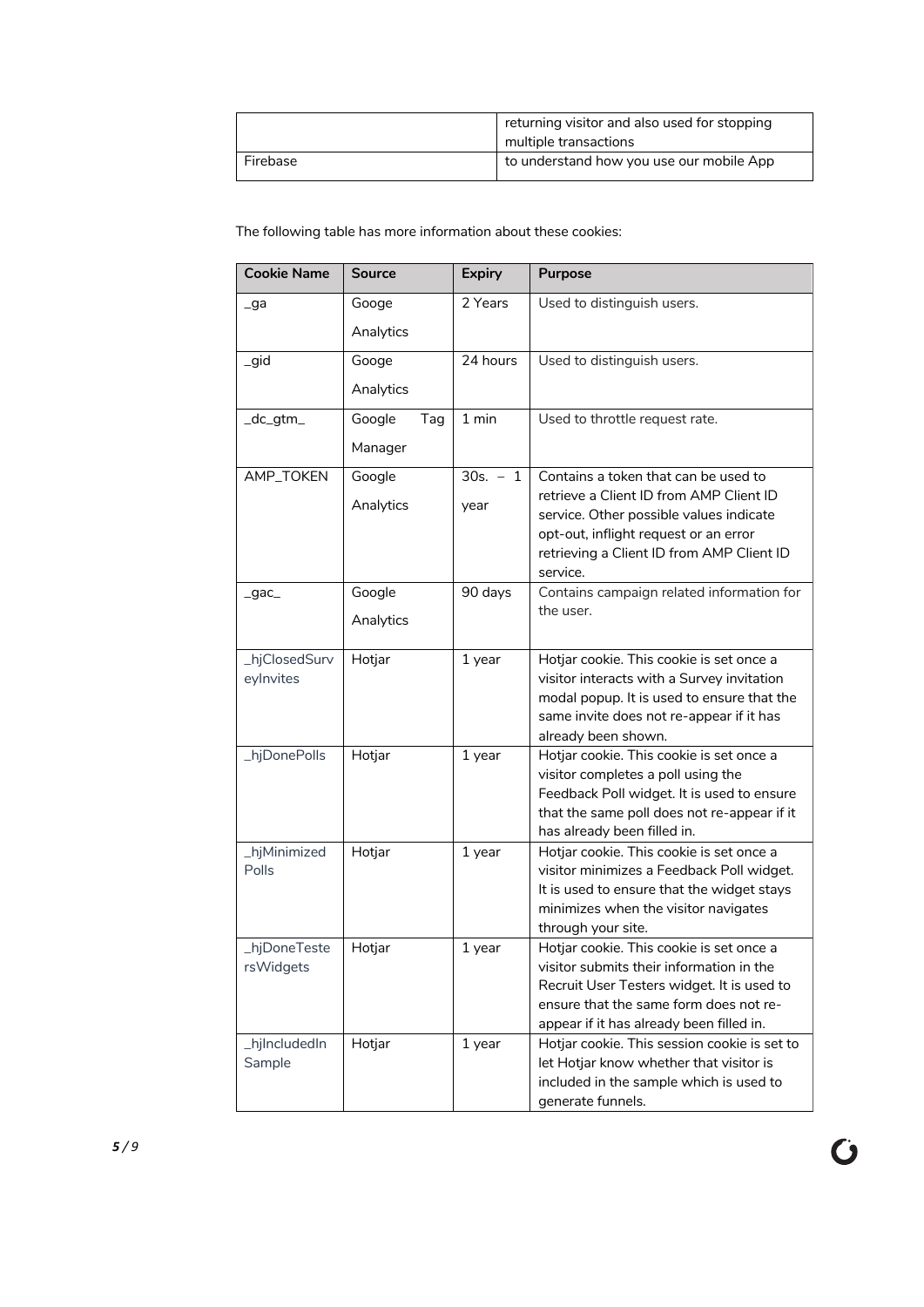| _hjShownFee   | Hotjar | 1 year  | This cookie is set when a visitor minimizes |  |  |
|---------------|--------|---------|---------------------------------------------|--|--|
| dbackMessag   |        |         | or completes Incoming Feedback. This is     |  |  |
| e             |        |         | done so that the Incoming Feedback will     |  |  |
|               |        |         | load as minimized immediately if they       |  |  |
|               |        |         | navigate to another page where it is set to |  |  |
|               |        |         | show.                                       |  |  |
| _hjid         | Hotjar | 1 year  | Hotjar cookie. This cookie is set when the  |  |  |
|               |        |         | customer first lands on a page with the     |  |  |
|               |        |         | Hotjar script. It is used to persist the    |  |  |
|               |        |         | Hotjar User ID, unique to that site on the  |  |  |
|               |        |         | browser. This ensures that behavior in      |  |  |
|               |        |         | subsequent visits to the same site will be  |  |  |
|               |        |         | attributed to the same user ID.             |  |  |
| _hjRecordingL | Hotjar | 1 year  | This should be found in sessionStorage      |  |  |
| astActivity   |        |         | (as opposed to cookies). This gets          |  |  |
|               |        |         | updated when a visitor recording starts     |  |  |
|               |        |         | and when data is sent through the           |  |  |
|               |        |         | WebSocket (the visitor performs an action   |  |  |
|               |        |         | that Hotjar records).                       |  |  |
| hjTLDTest     | Hotjar | Session | When the Hotjar script executes we try to   |  |  |
|               |        |         | determine the most generic cookie path      |  |  |
|               |        |         | we should use, instead of the page          |  |  |
|               |        |         | hostname. This is done so that cookies can  |  |  |
|               |        |         | be shared across subdomains (where          |  |  |
|               |        |         | applicable). To determine this, we try to   |  |  |
|               |        |         | store the _hjTLDTest cookie for different   |  |  |
|               |        |         | URL substring alternatives until it fails.  |  |  |
|               |        |         | After this check, the cookie is removed.    |  |  |
| _hjUserAttrib | Hotjar | Session | User Attributes sent through the Hotjar     |  |  |
| utesHash      |        |         | Identify API are cached for the duration of |  |  |
|               |        |         | the session in order to know when an        |  |  |
|               |        |         | attribute has changed and needs to be       |  |  |
|               |        |         | updated.                                    |  |  |
| _hjCachedUse  | Hotjar | Session | This cookie stores User Attributes which    |  |  |
| rAttributes   |        |         | are sent through the Hotjar Identify API,   |  |  |
|               |        |         | whenever the user is not in the sample.     |  |  |
|               |        |         | These attributes will only be saved if the  |  |  |
|               |        |         | user interacts with a Hotjar Feedback tool. |  |  |

4. **Marketing** Marketing Cookies are used to track you on websites. Their main purpose is to display ads that are relevant and interesting for you and therefore more valuable to third-party publishers and advertisers.

**C**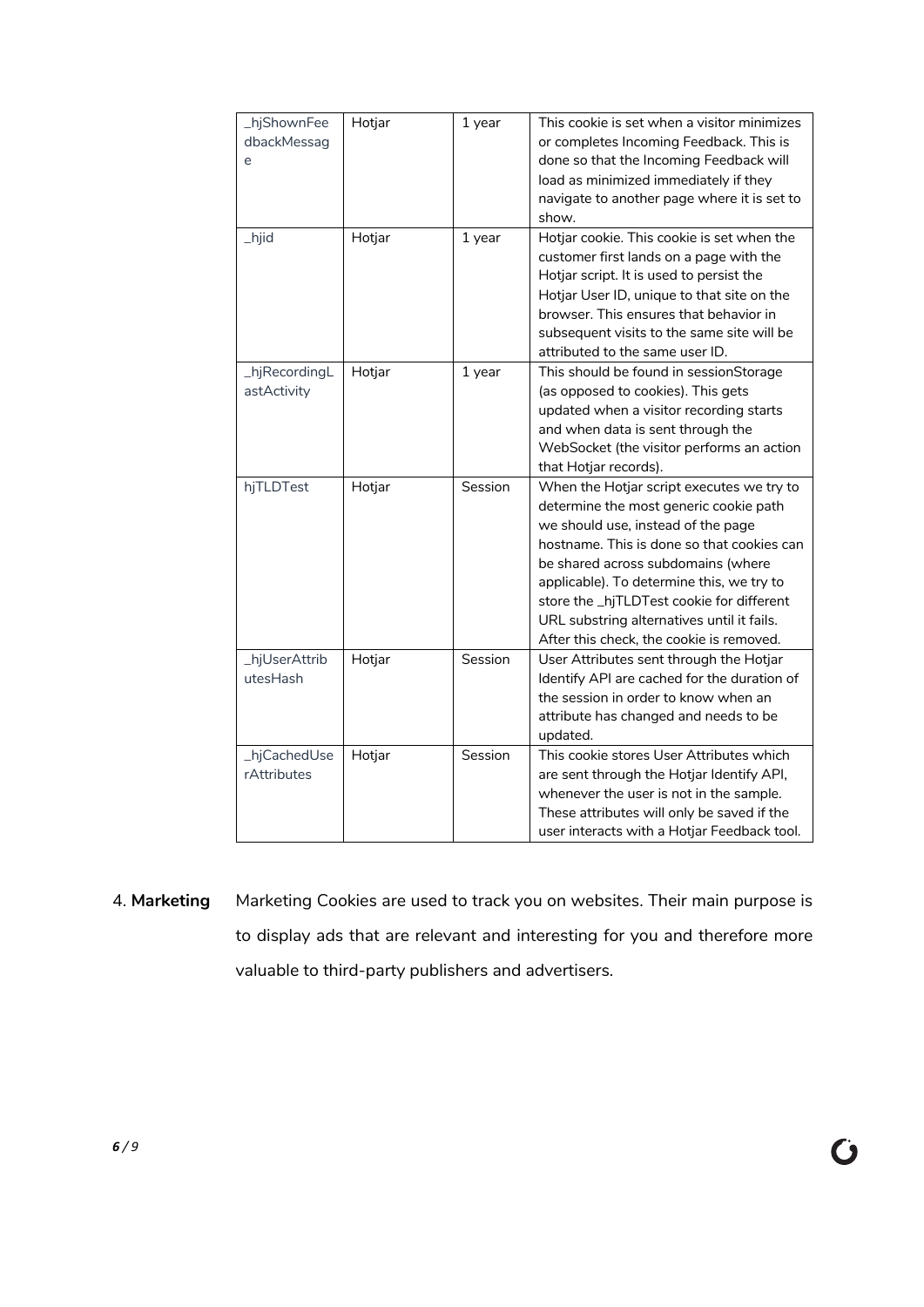| <b>Cookie Name</b> | Source              | <b>Expiry</b> | <b>Purpose</b>   |
|--------------------|---------------------|---------------|------------------|
| hubspotutk         | hubspot.com         | 13 months     | <b>Targeting</b> |
| utma               | Google<br>Analytics | persistent    | Targeting        |
| _ga                | Googe Analytics     | 2 Years       | Targeting        |

The following table provides more information about these cookies:

5. **Third Party**  Our website may also use Third Party Websites' Cookies. These cookies are **Websites' Cookies** set by someone other than us for purposes such as e.g. collecting information on your behavior, or personalized marketing. These Cookies may be used by partners and advertising networks, such as the Google Display Network to display ads specific to you and in accordance your preferences while using our website. To achieve this goal cookies may store information about your navigation path or the time you spent on your website. To see what information was collected about you by the Google Display Network, you can view and edit the information derived from cookies with the following tool provided by Google: https://www.google.com/ads/preferences/. We do not have control over the placement of cookies by other websites, even if you are directed to them from our website.

#### How to control and delete Cookies?

There are number ways to manage cookies. If you wish to give or withdraw your consent to our use of cookies on our website, or if you wish to delete or control the placing of cookies on your computer, you can do it in the following ways: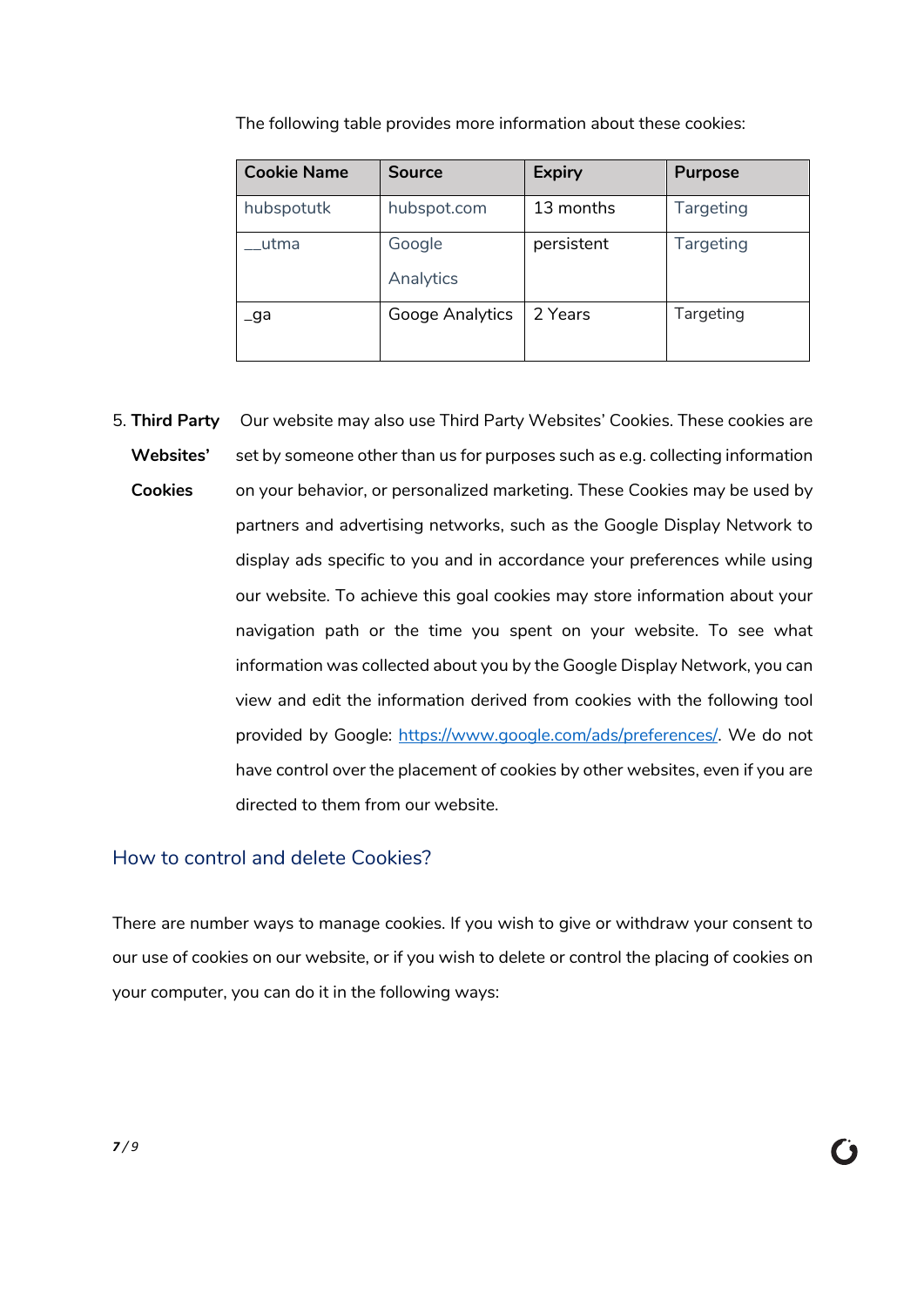#### 1. **Consent Tool**

Our Cookie Consent Tool can be utilized to customize your cookie preferences. The tool will record when you have consented to our cookie policy and will ask for consent again annually to ensure users stay up-to-date with changes to our cookie and privacy policies. The consent tool specifically controls the marketing cookies and analytical cookies set by using our website. Essential cookies cannot be disabled, nor can the tool be used to block cookies on third-party websites linked from our website.

#### 2. **Using Your Browser**

Many of the cookies used on our website and through emails can be enabled or disabled through our consent tool or by disabling the cookies through your browser. To disable cookies through your browser, follow the instructions usually located within the "Help," "Tools" or "Edit" menus in your browser. Please note that disabling a cookie or category of cookies does not delete the cookie from your browser unless manually completed through your browser function. If you set your browser to block essential cookies, some parts of our website will not then work.

#### Updates to this Cookies Policy

We regularly review this Cookies Policy and reserve the right to modify it at any time in accordance with applicable laws and regulations. Any changes and clarifications will take effect immediately on the date on which we post the modified terms on our website: www.zen.com.

We advise you to check this Cookies Policy from time to time in order to be properly informed about how and for what purposes we use cookies, and to be aware of any changes to the types of data collected.